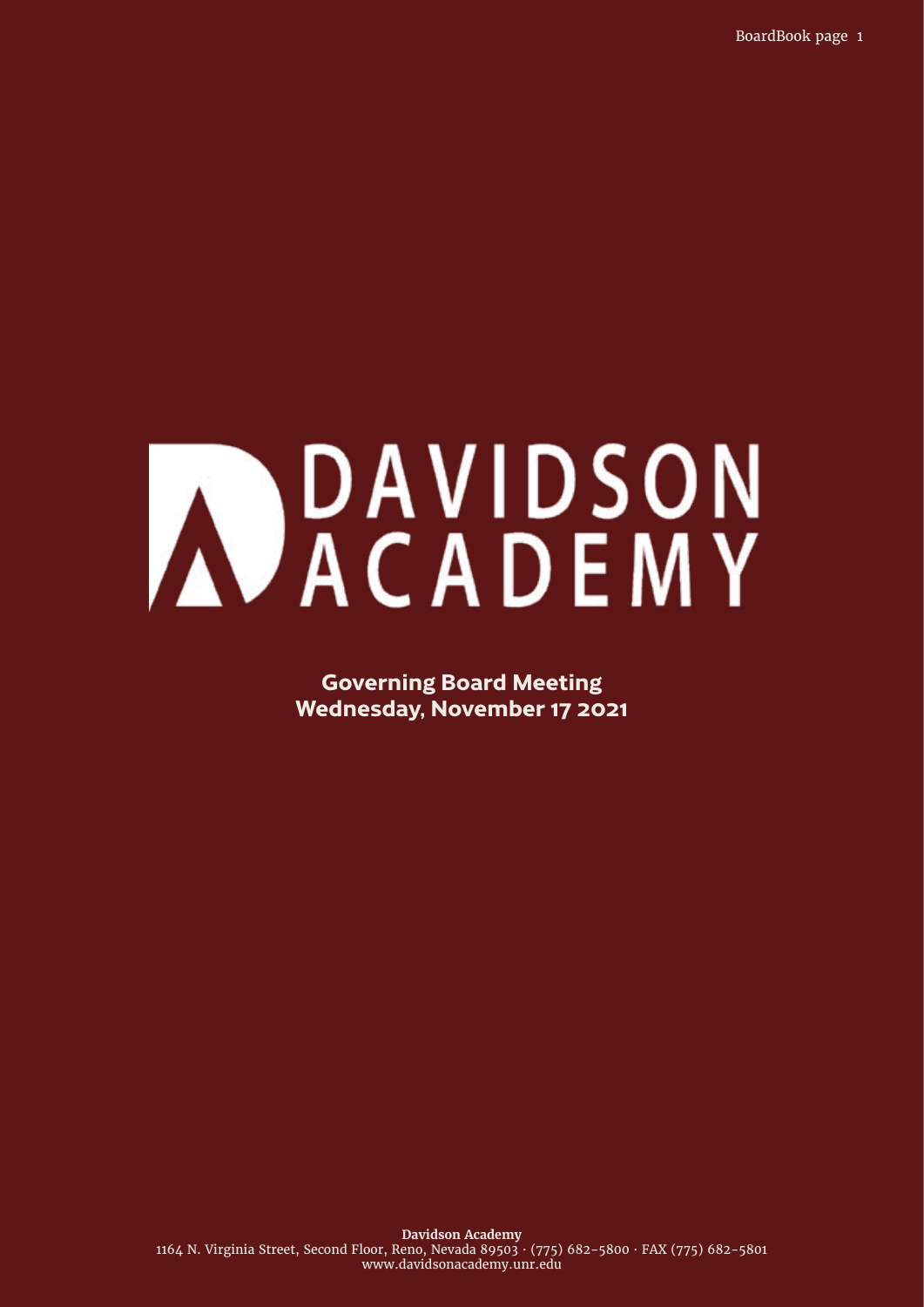

# **NOTICE OF MEETING**

The regular meeting of the Governing Board of the Davidson Academy will be held starting at 2 p.m. on Wednesday, November 17, 2021.

This public meeting will be held via videoconference and there will be no physical location for the meeting. Members of the public wishing to hear and observe the meeting may do so using the following link: <https://davidsongifted.zoom.us/j/84149793480>

Public comment for this meeting will be received via email, videoconference participation, and telephone. Those wishing to provide public comment via email may email their public comments to boardcomments  $\omega$ davidsonacademy.unr.edu. All public comments received via email before and during the meeting will be forwarded to the Governing Board of the Davidson Academy for their consideration and will be included in the public record as minutes but will not be read aloud during the meeting. Those wishing to provide live public comment via videoconference may do so using the following link [https://davidsongifted.zoom.](https://davidsongifted.zoom.us/j/84149793480) [us/j/84149793480](https://davidsongifted.zoom.us/j/84149793480). Those wishing to provide live public comment via telephone may dial (253) 215-8782 and use participant code 841 4979 3480.

# **AGENDA**

2 p.m.

- A. ROLL CALL\*
- B. WELCOME AND INTRODUCTIONS\*
- C. PUBLIC COMMENTS\*

*The public may comment on any subject that is not on the agenda that is pertinent to the Davidson Academy. Each speaker will be limited to three minutes. Public comment relating to an agenda item will be taken during discussion of that item. Comment will be limited to three minutes, but speaking time may be reduced at the discretion of the chair of the meeting, if there are a large number of speakers on a given subject. No comments will be restricted based upon viewpoint.*

- D. APPROVAL OF AGENDA (for possible action) *The public is notified that the Governing Board may take items on the agenda out of order; combine two or more agenda items for consideration; remove an item from the agenda; or delay discussion relating to an item on the agenda.*
- E. APPROVAL OF MINUTES: Meeting of September 29, 2021 (for possible action)  $\Gamma$ AB 1 |
- F. REPORTS\*
	- 1. ACADEMY DIRECTOR\* a. General Program Updates 1 TAB 2 | 2. DIRECTOR OF ONLINE LEARNING\* a. General Program Updates [| TAB 3 |](#page-9-0) 3. MEDIA AND OUTREACH\* [| TAB 4 |](#page-11-0)
- G. PUBLIC COMMENTS\*

*The public may comment on any subject that is not on the agenda that is pertinent to the Davidson*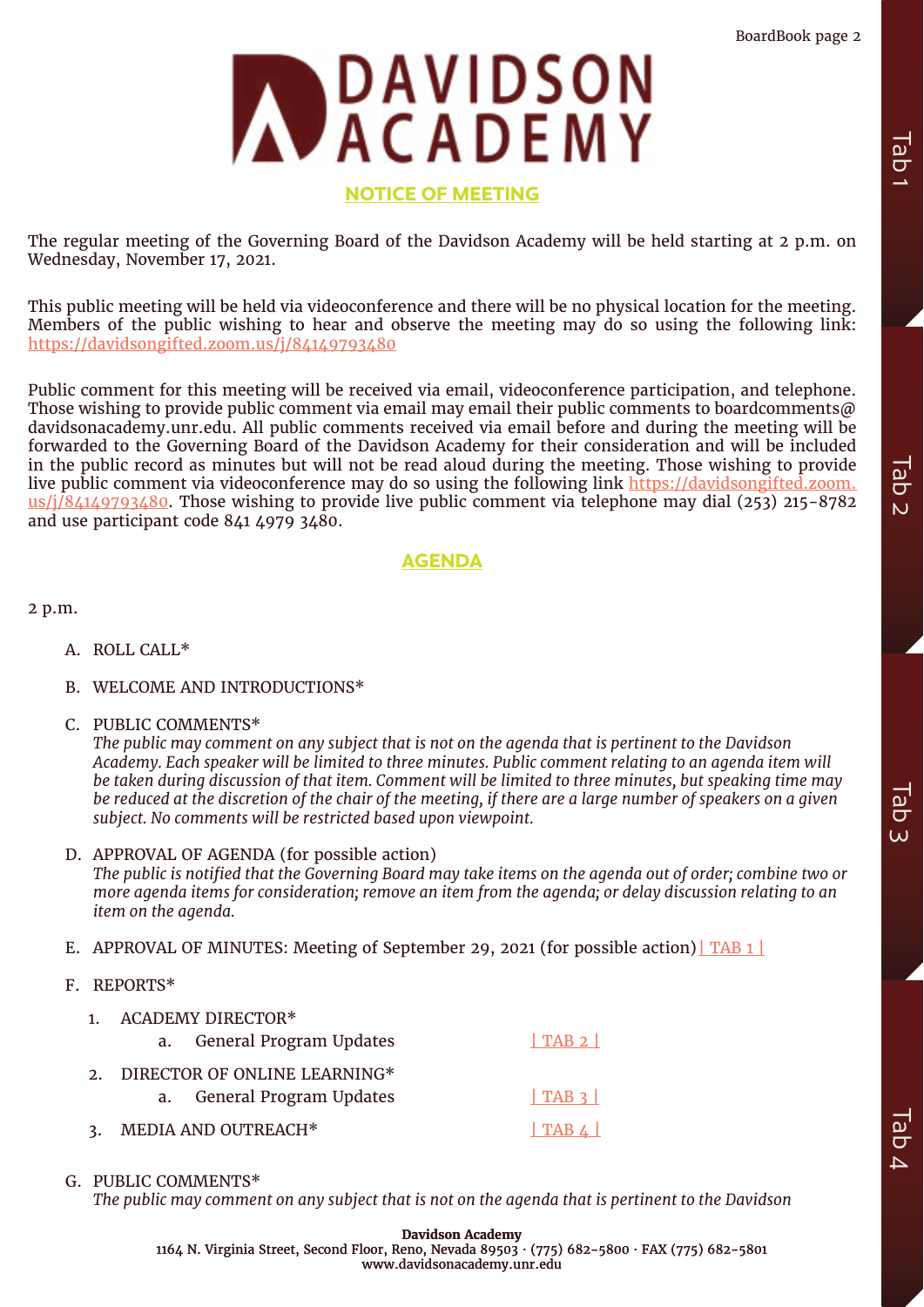# BoardBook page 3

*Academy. Each speaker will be limited to three minutes. Public comment relating to an agenda item will be taken during discussion of that item. Comment will be limited to three minutes, but speaking time may be reduced at the discretion of the chair of the meeting, if there are a large number of speakers on a given subject. No comments will be restrictedbased upon viewpoint.*

- H. ADJOURNMENT (for possible action) **Meeting Dates for 2022**
	- Tuesday, February 15, 2022
	- Monday, May 9, 2022 (Public Hearing)
	- Monday, May 23, 2022
	- Wednesday, September 28, 2022
	- Monday, November 14, 2022

# **CERTIFICATE OF POSTING OF THIS AGENDA**

I hereby certify that In accordance with NRS 241.020, on or before Friday, November 12, at 9:00 a.m., a copy of this agenda was delivered to the post office used by the Davidson Academy addressed to each person who has requested to receive copies of Davidson Academy Governing Board meeting agendas; a copy of this agenda was emailed to each person who agreed to receive copies of Davidson Academy Governing Board meeting agendas by electronic mail; and a copy has been posted online at Notice.NV.gov and at the Academy's website[\(http://www.DavidsonAcademy.UNR.](http://www.DavidsonAcademy.UNR.edu/) [edu/](http://www.DavidsonAcademy.UNR.edu/)). A physical copy was posted at the Davidson Academy, Reno NV, per Section 2 of AB 253 (2021 Legislature). *M.* ADJOURNMENT (for possible action)<br> *Meeting Data for 2022*<br> *Monday, May 33, 2022*<br> *Monday, May 93, 2022*<br> *Monday, Newtomber 14, 2022*<br> **Monday, Newtomber 14, 2022**<br> **Decelve certify that in accordance with NRS 241** 

/s/ Aimee Fredericks Governing Board Clerk Email: afredericks@davidsonacademy.unr.edu Phone: 775-682-5800

**Governing Board:** *Bob Davidson, Roger Davidson, Hon. Brian Krolicki, Mark Herron, Lauralyn Lovell McCarthy Sandoval, Richard Trachok, and Annette Whittemore; Ex-Officio: Dr. Kristen McNeill, Jhone Ebert, and Hon. Brian Sandoval.*

**Note:** *The Governing Board may take items on the agenda out of order; combine two or more agenda items for consideration; remove an item from the agenda; or delay discussion relating to an item on the agenda.*

*Those items followed by an asterisk (\*) are items on the agenda upon which the Governing Board will take no action.* 

*Members of the public who are disabled and require special accommodations or assistance at the meeting are requested to call Colleen Harsin at 775-682-5800 at least 24 hours prior to the meetin*

*Copies of the packets containing support material for this agenda are available at no charge on the Davidson Academy website at [http://](http://DavidsonAcademy.UNR.edu) [DavidsonAcademy.UNR.edu.](http://DavidsonAcademy.UNR.edu)* Copies may also be obtained by sending a request via email to [charsin@davidsonacademy.unr.edu](mailto:charsin@davidsonacademy.unr.edu) or by contacting *Aimee Fredericks by mail at Davidson Academy, 9665 Gateway Drive, Ste. B, Reno, NV 89521, or by telephone at 775-682-5800*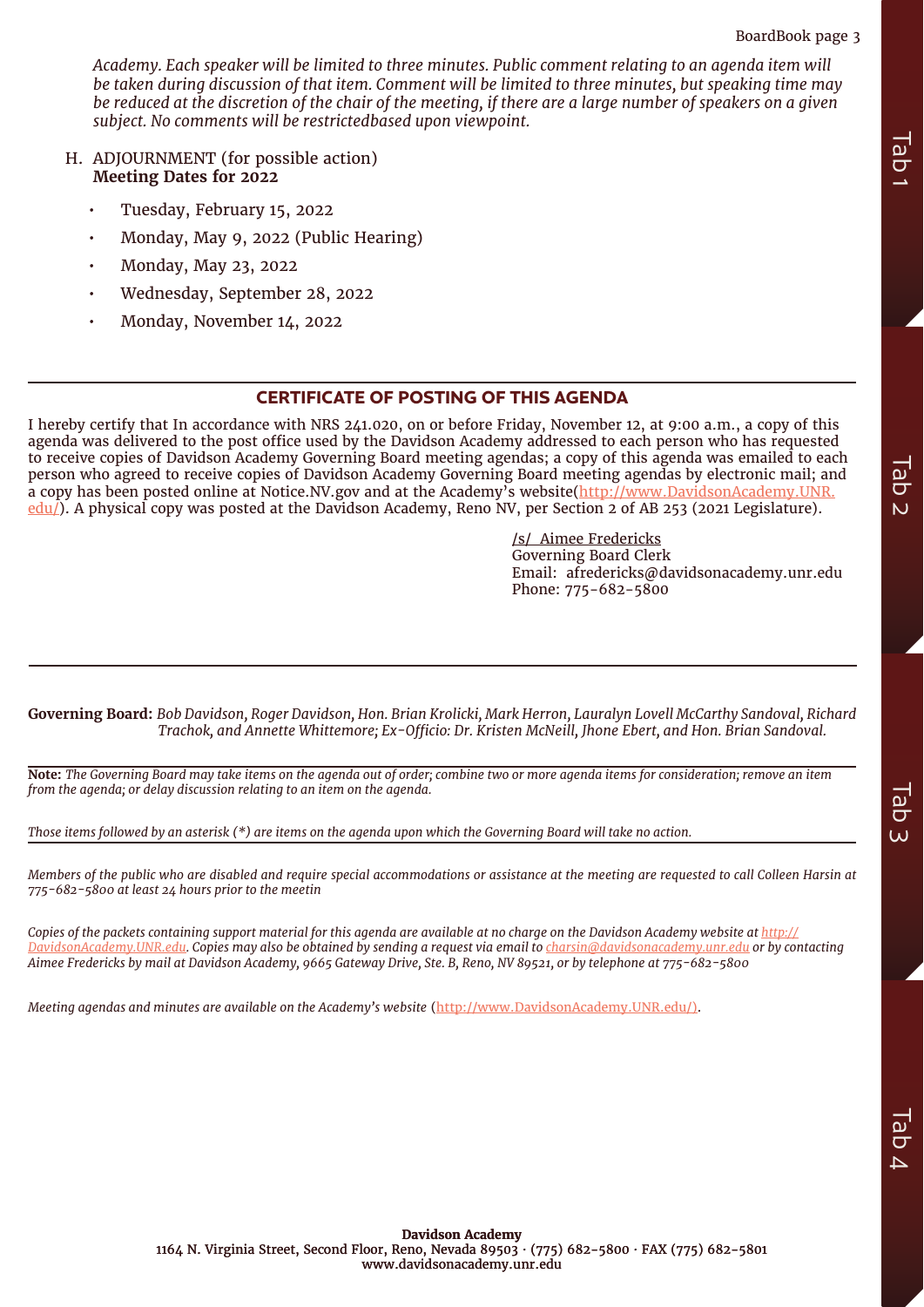# **Minutes of the Meeting The Davidson Academy Governing Board September 29, 2021**

# **CALL TO ORDER**

The regular meeting of the Governing Board of the Davidson Academy was called to order at 2:02 p.m. This public meeting was held by videoconference allowing members of the public to hear and observe the meeting. Members of the public were invited to provide comments by telephone, through videoconference, or by email.

# **A. ROLL CALL**

<span id="page-3-0"></span>**A. ROLL CALL**<br>
completed by Meeting Chair, Mark Herron. In attendance were RogerDavidson, Bob Dolo<br>
Loontroller, Karin Dixson; AcademyDirector, Colleen Harsin; Director of Online Ecarn<br>
controller, Karin Dixson; AcademyDi Roll call was completed by Meeting Chair, Mark Herron. In attendance were RogerDavidson, Bob Davidson, Richard Trachok, Lauralyn McCarthy-Sandoval, Jhone Ebert,Brian Krolicki, and Brian Sandoval. Also present were Controller, Karin Dixson; AcademyDirector, Colleen Harsin; Director of Online Learning, Dr. Stacy Hawthorne; LegalCounsel, Ann Alexander; and Clerk of the Board, Aimee Fredericks. Kristen McNeill, andAnnette Whittemore were not present. Following completion of roll call, a quorum of votingmembers was confirmed. **CALL TO ORDER**<br>The regular meeting of the Queening Board of the Dotsham Analogue was redied in order at 260 p.m.<br>This makes of the molecular control of the molecular properties of the molecular carriers of the molecular

# **B. WELCOME AND INTRODUCTION**

Mark Herron welcomed Board members and members of the public in attendance. Hethanked Holly Lorge' for her service to the Board as Clerk and welcomed AimeeFredericks as the new Clerk of the Board. He thanked Ben Brown for providing technicalsupport for the meeting.

Mr. Herron introduced guests, Morris Zlotowitz and Kimberley Hastings, from the independent auditing firm, Holthouse, Carlin & Van Trigt, who would be reporting on the submitted audit report

# **JBLIC COMMENT**

Mark Herron provided instructions concerning public comment as stated under item C. ofthe meeting agenda.

Mark Herron stated that this meeting would be held without a physical location, but in compliance with Nevada legislation, was available for visual participation, and audio call-in for public comments. He referenced the public comment details provided in the agenda and confirmed that public comments, if made, would be received by email or by telephone. No comments were received.

# **D. APPROVAL OF AGENDA**

Mark Herron requested a motion to move agenda item G.1.a. for presentation and consideration by the Board, prior to item F. Reports. Motion was made, and seconded for approval of the amended meeting agenda. Motion carried unanimously.

# **E. APPROVAL OF MINUTES**

Mark Herron requested approval of the minutes for the meeting of August 17, 2021, included in the board book for this meeting. Motion was made and seconded for approval of the minutes as submitted. There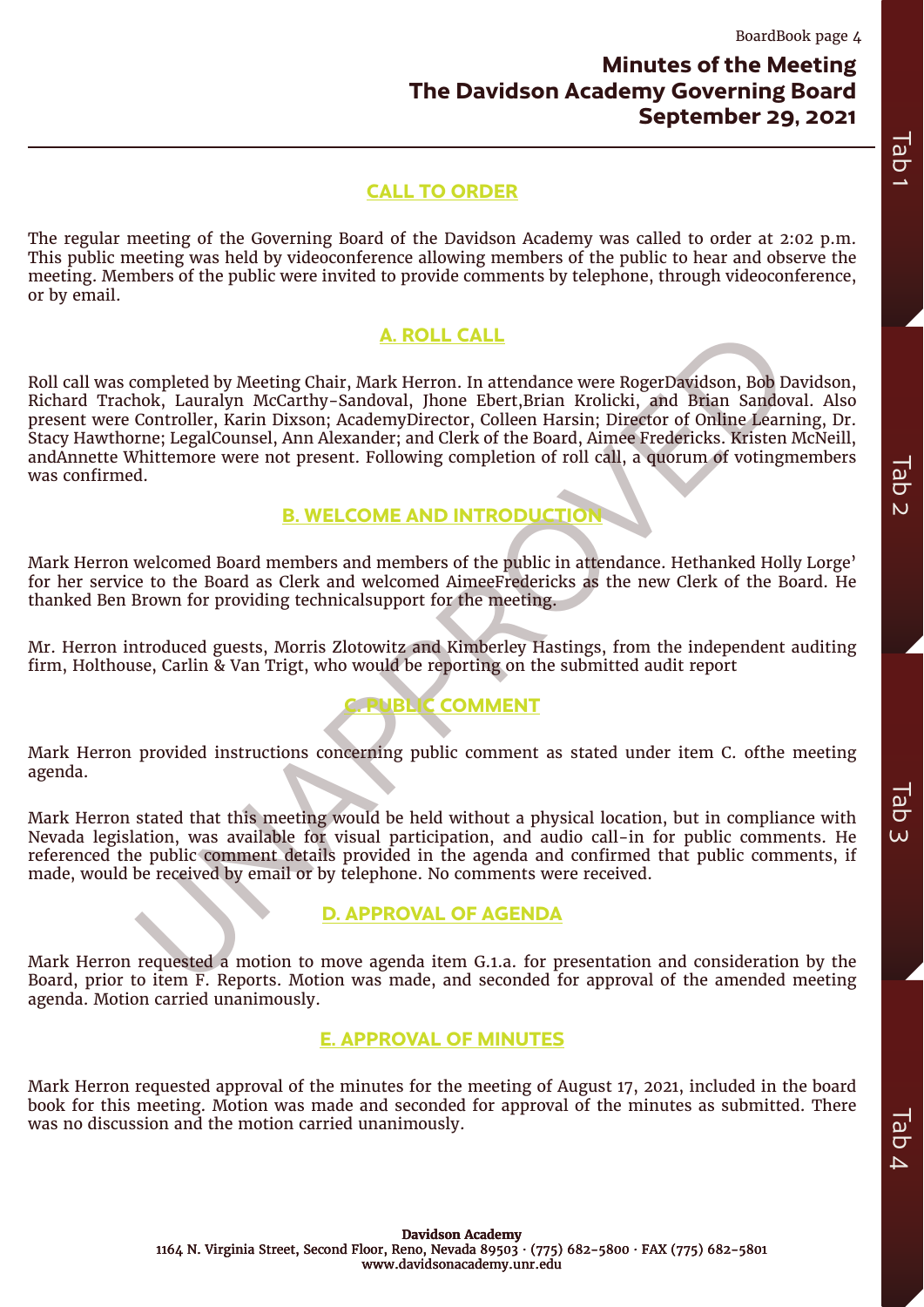# **F. REPORTS**

# **1. Academy Director a. General Program Updates**

Colleen Harsin, Director, began her report by referring Board members to Tab 2 of their board books for a copy of the Pupil and Attendance Audit for school year 2020-2021 received from the State of Nevada, Department of Education. There were no findings noted in the audit, and the average daily enrollment was verified for each quarter. Moving to Tab 3, Ms. Harsin reported that the Davidson Academy's updated Emergency Operating Plan was submitted by the deadline. There are some updates forthcoming from the Nevada Department of Education (NDE). Once the changes are confirmed and approved by the NDE, those changes will be implemented in the Davidson Academy Emergency Operating Plan.

Facture and that the Davidson Academy (Meno Campus) started the current stock and the follower Associated that the Davidson Academy (Reno Education of Public Instruction regarding the Path Forward Program of Distance Educa Referring to Tab 4, concerning the Memorandum from Amelia Thibault, Executive Assistant to the Superintendent of Public Instruction regarding the Path Forward Program of Distance Education, Ms. Harsin confirmed that the Davidson Academy (Reno Campus) started the current school year with fulltime, in-person learning as the primary model, with allowances for a distance/hybrid learning model to be used as needed. Students and staff members have been instructed to stay home if they are experiencing any symptoms of illness and they may learn or teach from home via Zoom. The Davidson Academy is fortunate to have access to technology to support a remote learning option in real time. Colsen Harsin, Director, began her report by referring Soard members to Tab 2 of their board books for converting the purps of converting the current or since of converting the purps of converting the purps of the purps o

Under Tab 5, Ms. Harsin noted that the Academy's Chemistry Instructor, Ms. Elizabeth Walenta received written recognition from MIT as a teacher who positively influenced a Davidson Academy graduate, now attending MIT.

Concerning current enrollment at the Davidson Academy (Reno Campus), Ms. Harsin confirmed that 144 students are receiving in-person learning in compliance with mask wearing mandates and the three feet social distancing recommendation. Back to school night was successfully completed via Zoom. The National Merit Semi-finalist List was received. Fourteen out of 24 upcoming graduates are semi-finalists, with 12 students being from the Reno Campus and two from Davidson Academy Online. Three additional students are also recognized as Commended Students.

This past summer the Davidson Academy moved its student information system to the Infinite Campus platform. Ms. Harsin reported that while the transition was arduous, implementation of Infinite Campus is seen as an upgrade in terms of time savings. It has also allowed more access to student academic information for students and families, not available in the previous system. The Davidson Academy is now utilizing the same student information system as all other school districts in the state of Nevada.

Concerning Nevada Accountability updates, Ms. Harsin reported that due to COVID-19, results are not considered informative or complete for the 2020-2021 school year test administrations. There was, however, solid participation on behalf of the Davidson Academy with a >95% performance level in English Language Arts and Mathematics on the CRT and ACT, as well as for the High School Science exam. There was a <5% chronic absenteeism rate.

Ms. Harsin confirmed that she is currently working with the University on how COVID-19 vaccination requirements apply to for Davidson Academy students taking courses and accessing University facilities in spring 2022. Currently, about 30 students are taking one or more classes at the University.

In closing, Ms. Harsin advised that the Davidson Academy Reno Campus welcomed 38 new students for the 2021-2022 school year, of which 23 are from the Reno-Tahoe area, four are from California, seven are from other states including Virginia, North Carolina, Texas, New York, Florida, Illinois, and Washington;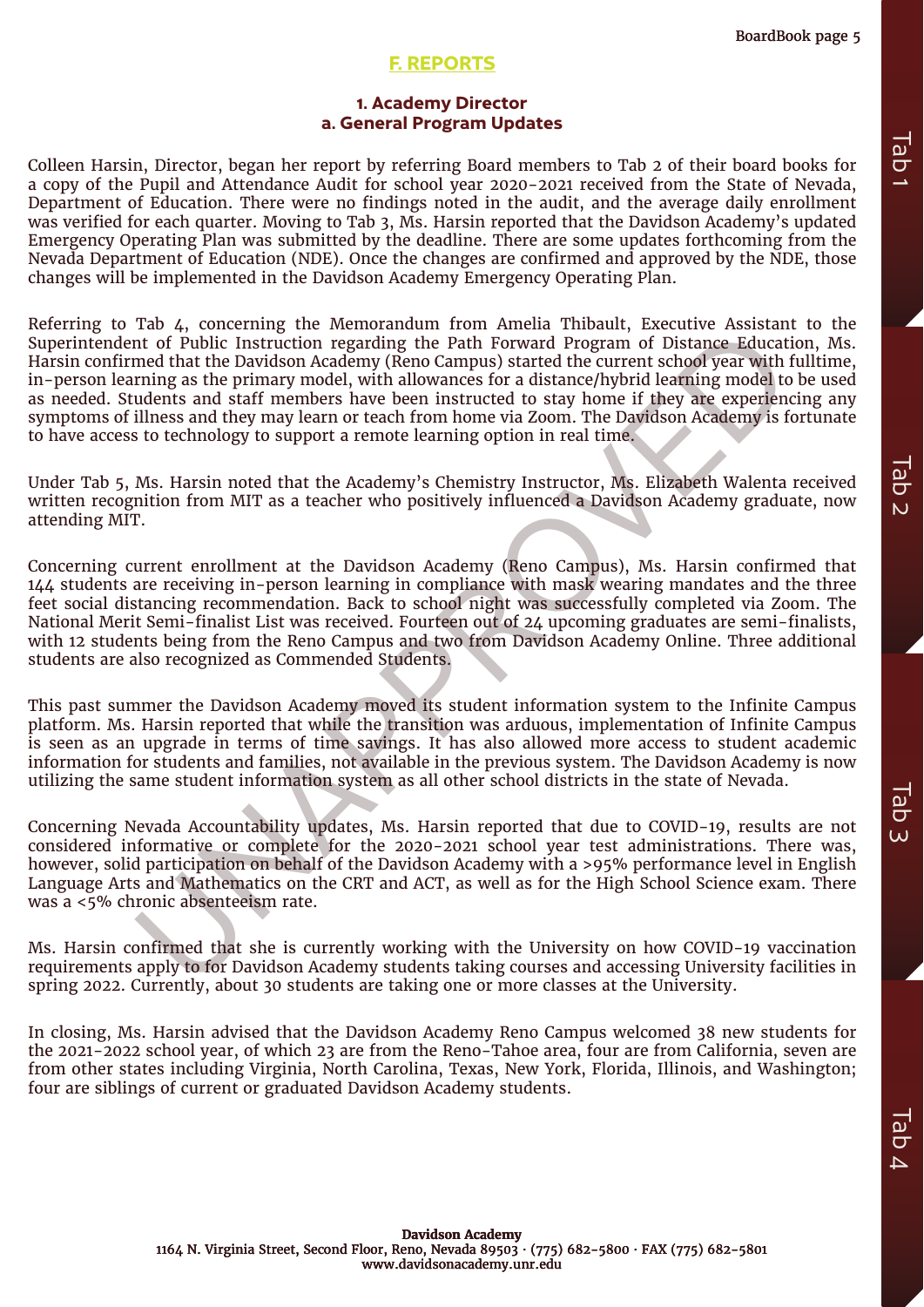# **2. Director of Online Learning a. General Program Updates**

Dr. Stacy Hawthorne, Director of Online Learning, began her report by referring Board members to Tab 6 of their board books for a map of where students and staff members currently live in the United States. Ninety-six students are currently enrolled in Davidson Academy Online; enrollment as of the first day of school was 100 students. During the application review process more applicants completed assessment which resulted in a lower acceptance rate. Davidson Academy Online currently has their largest enrollment in 8th and 9th grade classes and will propose six students for graduation in the spring.

Also under Tab 6, Dr. Hawthorne referred to the included course list. She confirmed that course offerings have increased as well as sections available. All courses, other than the advanced (beyond multivariable calculus) math series have been approved by the University of California System for A-G credit. Unapproved Dr. Hawthorne confirmed that Davidson Academy Online continues to focus on and develop social and emotional learning. The first Friday of each month, differing arts events including talent shows and poetry readings are offered. The first school dance is scheduled for October 28th. Davidson Academy Online has received national recognition for its social emotional learning program. Dr. Hawthorne reported that a press release on this would be available on October 12th.

# **3. Media and Outreach**

Concerning Media and Outreach, Dr. Stacy Hawthorne advised that Davidson Academy Online Instructor, Dr. James Bonderchuk, was interviewed by local news station KOLO 8 at the Reno Campus along with Director, Colleen Harsin, as a result of the Davidson Academy being named as the nation's number one public middle and high school by Niche.com. Davidson Academy was named in the number two spot for best online schools.

Former Davidson Academy Online student, Marvin Mao, and Davidson Academy Online were recognized for Mr. Mao's winning the National MATHCOUNTS competition. Mr. Mao was also interviewed on ABC's Live with Kelly and Ryan on July 12, 2021.

The Davidson Academy Online Team was recognized as a 2021 Blackboard Catalyst Awards winner in the Training & Professional Development category.

gs are offered. The first school dance is scheduled for October 28th. Davidson Academy<br>evel national recognition for its social emotional learning program. Dr. Hawthome release on this would be available on October 12th.<br> Davidson Academy Reno campus student Samantha Glover was featured in a number of news stories for her bill to abolish "Period Poverty" by requiring free menstrual products at public high schools and middle schools in Nevada. Davidson Academy Reno campus student Claire Burkhardt was named a "National Cyber Scholar" after winning a nationwide competition. Claire is one of only 10 students in Nevada to be recognized.

The new Davidson Academy website was launched and now includes a Blog feature. Outreach staff continues to work toward improving web traffic.

# **G. GENERAL BUSINESS**

# **1. VICE PRESIDENT AND CHIEF FINANCIAL OFFICER a.Presentation of independent auditor's report for the fiscal year ended**

June 30, 2021 (for possible action)

Mark Herron, Vice President and Chief Financial Officer, referred to Kimberly Hastings and Morris Zlotowitz for presentation of the independent auditor's report for the fiscal year ended June 30, 2021.

Mr. Zlotowitz began his presentation with discussion of the audit results letter; the required communication from the auditors to those in charge of governance of Davidson Academy financials. He advised that an unmodified opinion, without qualification, was provided following completion of the audit. The financial statements were confirmed as prepared properly and in accordance with Government Accounting Standards. Concerning the accounting policies, there were no transactions entered that lacked authoritative consensus. The financial statements include an entry for original construction costs, which is an estimate of amortized prepaid rent costs. This is not a new entry and was previously communicated to the Board. The financial statements are neutral, consistent, and clear. There were no difficulties in performing the audit. There were two minor adjustments recorded, which Ms. Hastings would further Ninky-six tendant are correction to the first day of the first day of the automatic state of the first day of the first day of the automatic state of the first day of the first day of the first day of the first day of the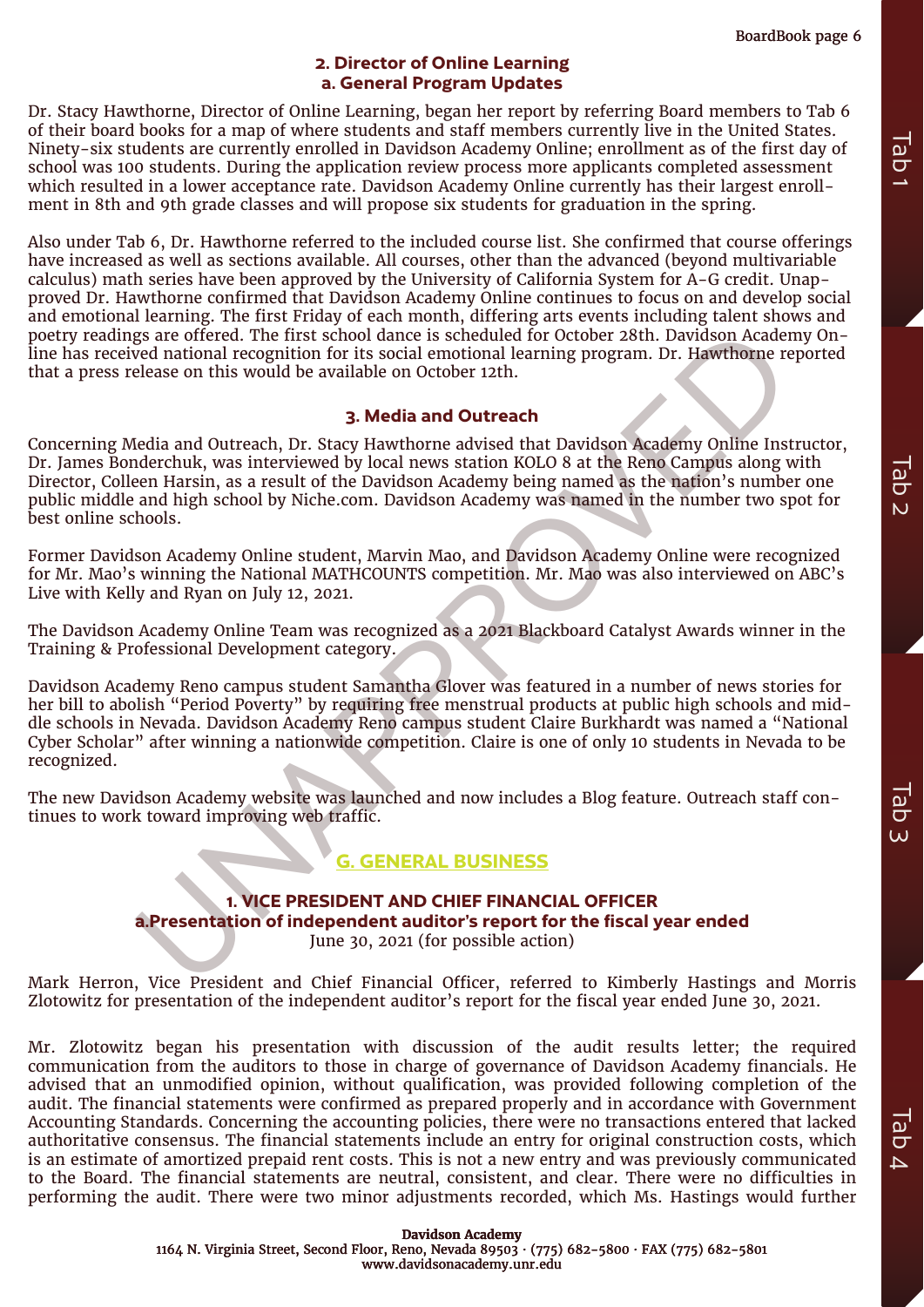describe in her comments. There were no uncorrected misstatements or disagreements with management and no recommendations indicated.

Mr. Zlotowitz referred to Ms. Hastings for further comments. Ms. Hastings advised that recommendations were provided in last year's audit related to time allocation between various entities, specifically education and non-education related time. The audit staff worked with Karin Dixson and Mark Herron following the previous audit to clarify the recommendation, and new processes were implemented during the year which satisfied the audit requirement.

Ms. Hastings referred to the financial statements, which she reported as consistent with the prior year. With regard to the management discussion analysis, prepared by Karin Dixson, there were few differences with prior years except for the addition of communications concerning COVID-19.

Concerning the footnotes, there is a new note including the creation of Online Resources AZ, LLC (ORAZ) to employ out-of-state staff. Additionally, under risk management and contingencies, there is an expanded note concerning the effects of the COVID-19 outbreak and how the Davidson Academy has responded, and a comment on current uncertainty.

There is an additional footnote under subsequent events with regard to the forming of Davidson Academy Online, LLC, an Oregon limited liability company. Beginning July 1, 2022, Davidson Academy Online, LLC, intends to operate as an independent school in the state of Oregon.

A budgetary footnote is included relating to reduced costs during the fiscal year. Karin Dixson commented that the Davidson Academy was under budget in all categories and that the cost savings was due to cancelation of events and travel of due to COVID-19.

is footnotes, there is a new note including the creation of Online Resources AZ, LLC (Contests at the Assume of the forming contests at the management and contingencies, there is an experiment uncertainty, there is an expe Ms. Hastings reconfirmed there were no findings that need disclosure and no issues with internal controls. She thanked Karin Dixson for her work in providing the audit materials. Unapproved Board member Brian Krolicki thanked Karin Dixson for her work on preparing the audit and congratulated her on it being so well done. Ms. Hastings confirmed that there may be further guidance and requirements forthcoming for nonprofit corporations from the Government Accounting Standards Board. She will keep the Board apprised and advise Karin Dixson of changes. Mr. Herron asked if the Board had any questions or comments. **Excel to the spectra in the spectrum of the respectrual submitted in the meaning advantable submitted by Aimen<br>The procedure of the Board Tab 3 Tab 3 Tab 3 Tab 3 Tab 3 Tab 3 Tab 3 Tab 3 Tab 3 Tab 3 Tab 3 Tab 3 Tab 3 Tab 3** 

There being no further questions coming before the Board concerning the audit report, Mark Herron requested motion to accept the auditor's report for fiscal year ending June 30, 2021. Motion was made and seconded for approval of the auditor's report as submitted. There was no discussion and the motion carried unanimously.

# **H. PUBLIC COMMENT**

There were no comments from the public at this time.

# **I. ADJOURNMENT**

Chair of the Meeting, Mark Herron, requested that due to scheduling conflicts, the next Board meeting be moved to Wednesday, November 17, 2021, at 2:00 p.m., which was confirmed by Board members.

There being no further business coming before the Board in public meeting, Mr. Herron asked for a motion to adjourn. Motion was made, seconded and carried unanimously. The meeting adjourned at 3:03 p.m

**Davidson Academy** 1164 N. Virginia Street, Second Floor, Reno, Nevada 89503 · (775) 682-5800 · FAX (775) 682-5801 www.davidsonacademy.unr.edu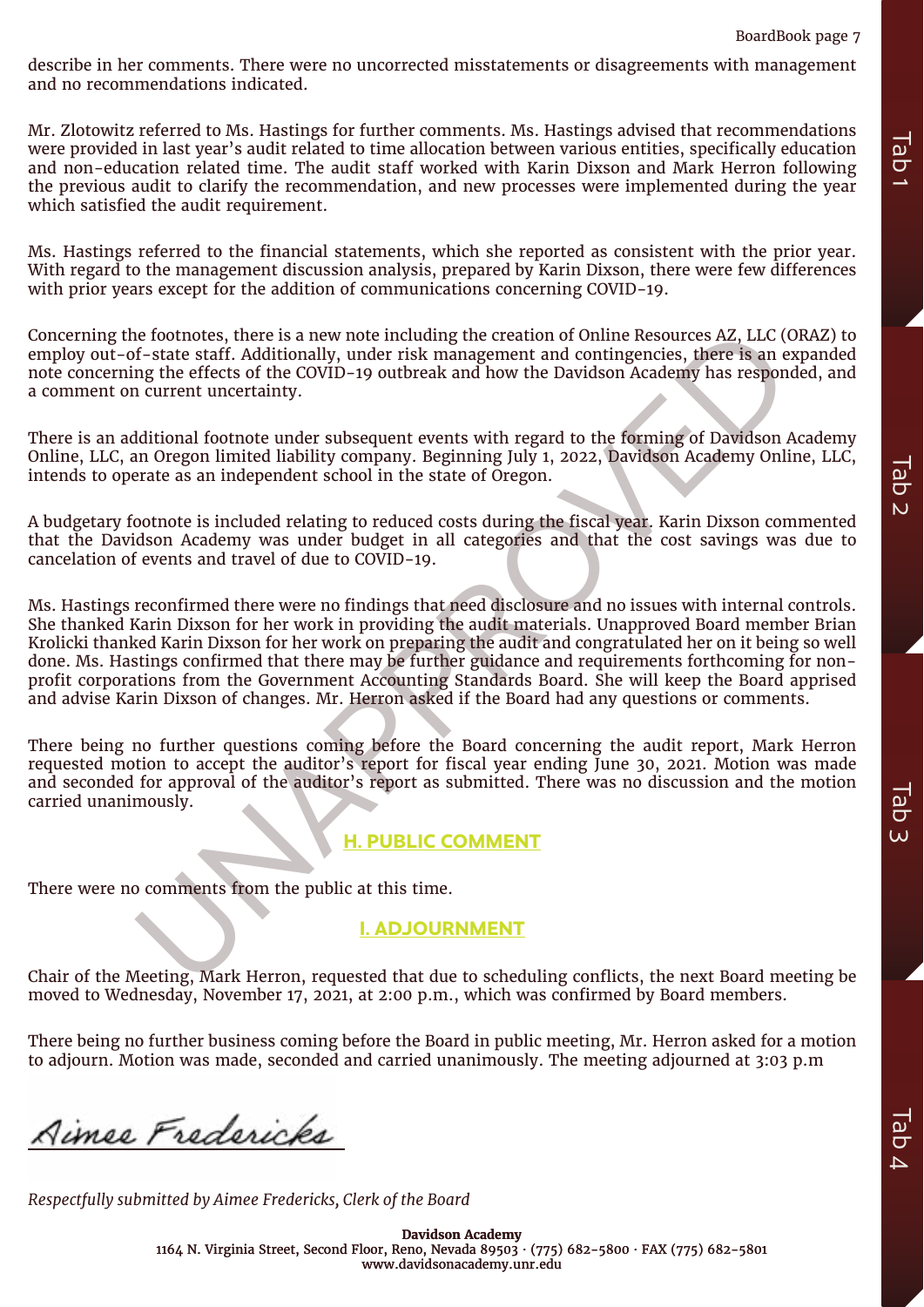Tab 2

<span id="page-7-0"></span>

#### **INTRODUCTION**

Established in 2006, the Davidson Academy offers profoundly gifted students, who are prepared to progress through a middle and/or high school curriculum in a rigorous academic setting these two educational options:

#### *Online Campus* an online school for students living anywhere in the US and Canada

*Reno Campus*

a public day school on the University of Nevada, Reno (UNR) campus for local residents

The Academy is designated by Nevada legislation as a "university school for profoundly gifted pupils" (NRS Chapter 392A). Driven by our mission to provide profoundly gifted young people an advanced educational opportunity matched to their abilities, strengths, and interests, students are grouped by ability, not by age or grade. All students, at both campuses, must meet the following eligibility criteria:

- A score of 99.9% or above on nationally normed intelligence tests and/or nationally normed tests.
- Demonstration of superior academic achievement and intellectual potential.
- Motivation, social and emotional maturity, and overall readiness for an accelerated educational environment.

#### **BY THE NUMBERS**

| Davidson<br>Academy | 242<br>Students<br>Enrolled<br>7:1<br>Student/Teacher<br>Ratio | 63%<br>Students of<br>Color<br>10%<br>Eligible for<br>Financial Aid | 24<br><b>Seniors</b><br><b>Class of 2022</b><br>14<br>National Merit<br>Semifinalists |
|---------------------|----------------------------------------------------------------|---------------------------------------------------------------------|---------------------------------------------------------------------------------------|
| Online Campus       | 98                                                             | 28                                                                  | 13                                                                                    |
|                     | Students Enrolled                                              | <b>States</b>                                                       | <b>Student Led Clubs</b>                                                              |
| Reno Campus         | 144                                                            | 17                                                                  | 18                                                                                    |
|                     | Students Enrolled                                              | Zip Codes                                                           | Student Led Clubs                                                                     |

#### **CURRICULUM**

Each Academy student develops a **Prospective Learning Plan (PLP)** to serve as a roadmap for academic and personal goals. These plans guide students through a rigorous core curriculum and help them make elective decisions based on their interests and abilities. PLPs are consistent with the Academy's philosophy to treat students as individuals invested in their own learning. High school students engage in a blend of advanced high school, undergraduate, and graduate level courses. We emphasize breadth and depth rather than teaching to any particular standardized test or curriculum. Our coursework stresses high-level thinking skills, critical and creative engagement, collaborative discussion with fellow classmates, as well as opportunities for experiential learning. Our classes are small and designed so students must be active in their learning.

Academy students must take at least five graded courses each semester. During senior year, students are required to take four graded courses each semester. Core subject classes take place Monday-Thursday, and most electives take place on Fridays.

#### **EXTRACURRICULAR AND CLUB OPPORTUNITIES**

Due to the rigor of the curriculum, we encourage our students to take part in a modest, but meaningful amount of extracurricular activities within and outside the school community.

RESPONSIBILITY · INTEGRITY · BALANCE · LEADERSHIP · PURSUIT OF KNOWLEDGE · RESPECT

**sampling of extra-curricular activities**

**DECA** Science Olympiad Club and high school athletics Graduate level research

Math Competitions Science Bowl First Lego League Robotics Scholastic Arts & Writing

Music Ensembles Theater and Dance Speech and Debate Martial Arts

**SCHOOL PROFILE** | <sup>2021</sup> – <sup>2022</sup>

# **Director** Colleen Harsin

**Director of Online Learning** Stacy Hawthorne, Ed.D.

**Counseling Team** Alexandra Ellison, Jesse Kachurak, Erin McKenna, Laurie Parish, Erica Shumaker

**collegeadvising@davidsonacademy.unr.edu www.DavidsonAcademy.unr.edu**

Davidson Academy P.O. Box 9119 Reno, NV 89507 775-682-5800

**CEEB Code:** 290207

**Accreditation** Special Purpose School by the Northwest Accreditation Commission (NWAC), a division of Cognia.

- **School Recognitions**<br> **T** Named one of the "15 Best Online High<br>
Schools" in the nation by College **Transitions**
- Davidson Academy was named to the<br>"Public Elites List" by the Washington
- "Public Elites List" by the Washington Post's Jay Mathews Ranked as one of Newsweek's Top STEM  $\frac{1}{18}$  for 2020
- Online Campus 4x winner of the
- Blackboard Catalyst Award Reno Campus ranked No.1 as the "Best Public High School" in Nevada by Niche.com's 2020 Best Schools in America
- Rankings and Grades<br>▼ Ranked #3 in "2021 Best Public High<br>Schools" listing by US News and World Report

# **COVID-19 Response** *2020-2021 School Year*

The Reno Campus classes were available via our remote learning model for the entire 2020-2021 school year. Majority of the students choose to access this option for the duration of the year from home. However, students were welcomed to the school building by signing up to engage in remote learning from school via our hybrid learning model when in-person classes were an option.

**s**<br>Similar to the spring, both the Online and Reno Campus recognized individual students experienced various effects of the pandemic. As a result, students and their families were offered options to consider in the context of their unique situation. Students were given the choice to continue with regular letter grades, or switch from letter to a pass/fail grade for select high school classes. A pass is 70% or higher.

#### *2021-2022 School Year*

The Reno Campus resumed full in-person learning where state and local mandates, including masks and social distancing, are in place.

**Transition to an Independent School** Davidson Academy's Online Campus will be transitioning to an independent school beginning with the 2022–23 academic year.<br>The Reno Campus will continue to be a<br>public school. Beginning with the 2022–23<br>academic year, Davidson Academy Online<br>will have its own school profile.

Tab 3

**Davidson Academy** 1164 N. Virginia Street, Second Floor, Reno, Nevada 89503 · (775) 682-5800 · FAX (775) 682-5801 www.davidsonacademy.unr.edu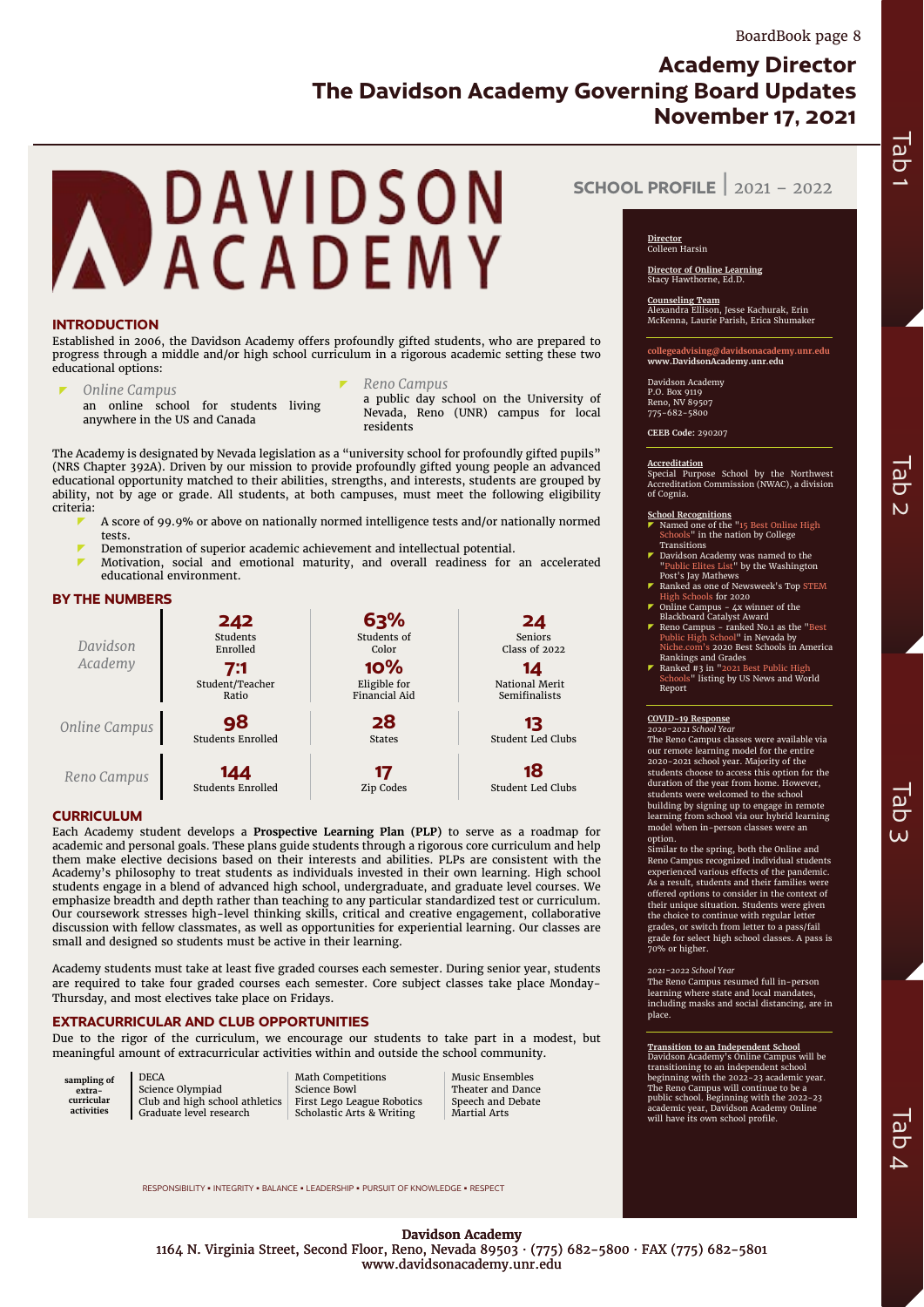Tab 2

# **N**DAVIDSON ACADEMY

# **GRADUATION REQUIREMENTS AND COURSE OFFERINGS**

The Davidson Academy Diploma is considered an advanced high school diploma in the state of Nevada. Diplomas are awarded based on the following requirements:

- Cumulative unweighted GPA of 3.0
- 28 total credits required 23 required, 5 electives

| English<br>4 Credits                             | <b>Composition &amp; Analysis</b><br>Rhetoric & Literary Analysis<br>Intro to Research &<br>Communication | Studies in American<br>Literature<br><b>British Literature</b><br>Advanced Rhetoric |                      | Science Writing &<br>Communications<br>Critical Theory                                                       |  |
|--------------------------------------------------|-----------------------------------------------------------------------------------------------------------|-------------------------------------------------------------------------------------|----------------------|--------------------------------------------------------------------------------------------------------------|--|
| Math<br>4 Credits                                | Geometry<br>Algebra II<br>Algebra II/Pre-Calculus<br><b>Statistics</b>                                    | Pre-Calculus<br>Calculus I<br>Calculus I/II<br>Calculus II                          |                      | Calculus III Year<br>Calculus III Semester<br>Linear Algebra<br>Intro to Proofs and Special<br><b>Topics</b> |  |
| Science<br>4 Credits                             | Physical Science<br><b>Biology</b><br><b>Advanced Biology</b>                                             | Chemistry<br><b>Advanced Chemistry</b>                                              |                      | Physics<br><b>Advanced Physics</b><br><b>Advanced Geosystems</b>                                             |  |
| History<br>3 Credits:<br>1 World,<br>1 US, 1 Gov | Patterns in Modern History<br>History of the United States<br>Principles of American Government           |                                                                                     | <b>Asian Studies</b> | Imperialism & Post-Colonialism<br>Understanding the Post 9/11 World                                          |  |
| World<br>Language<br>२ Credits                   | Chinese I<br>Chinese II<br>Chinese III/IV<br>Chinese V/VI                                                 | Spanish Fundamentals I/II<br>Intermediate Spanish I/II<br>Advanced Spanish I/II     |                      | Hispanophone Literature &<br>History<br>Japanese 1A                                                          |  |

#### *Electives*

The Davidson Academy offers over 40 different elective courses which change yearly based on student interest. Students may design and teach their own elective courses as approved by the administration.

**sampling of current school year elective offerings** The Actor Factor Animation Art Creative Writing students)

Culinary Studies (taught by

Financial Literacy Health Horror Fiction Kung Fu Media Content Creation Music Theory Mythology Photography Programming with Java

## **DUAL ENROLLMENT**

Students at the Davidson Academy may earn credit toward high school graduation by successfully completing coursework at the University of Nevada, Reno, or another approved college or university. Students dual enrolled at any point from Spring 2020-Spring 2021had the option to change their final grade to S/U (Satisfactory/Unsatisfactory).

| sampling of  | MATH486 Game Theory                     | ENG413A Sociolinguistics                   |
|--------------|-----------------------------------------|--------------------------------------------|
| current dual | CS302 Data Structures                   | ECON359 Economic Development               |
| enrollment   | PSY101 General Psychology               | PSC <sub>304</sub> The Legislative Process |
| courses for  | BIOL314 Ecology and Population Biology  | HIST211 History of East Asia I             |
| academy      | PSY413 Measuring the Brain              | STAT352 Probability and Statistics         |
| students     | JPN305 Japanese Comp and Conversation I | ATMT121 Climate Change and Its             |
|              |                                         | Environmental Impacts                      |

### **COLLEGE MATRICULATION: CLASSES 2016-2021**

161 Graduates, 74 Institutions

\*more than 1 student | \*\*more than 5 students

Agnes Scott: ASU\*; Babson; Boston U.\*; BYU; Brown\*; Caltech\*; Carnegie Mellon\*\*; Champlain; Colorado School of Mines; Columbia U.\*; Cornell; Dartmouth; Duke Kunshan; Fordham; GW; Georgia Tech\*; Grinnell; Harvard\*; Harvey Mudd\*; Lewis & Clark; Macalester; MIT\*\*; Neumont College of Comp Sci; NAU; Northwestern; Oberlin; Olin College of Engineering\*;

Oxford College at Emory\*; Pepperdine; Pitt; Pitzer; Pomona; Princeton\*; Purdue; Rice\*; Ringling College of Art and Design; Rose-Hulman Institute of Tech; Santa Clara U.; Sarah Lawrence; Soka University of America; SMU; Stanford\*\*; Swarthmore; Trinity College Dublin; College of Wooster; U. of Alabama; UBC\*; UC Berkeley\*\*; UC Davis; UCLA; UCSD; UCSB\*;

University of Chicago\*\*; U of Colorado, Boulder; U of Edinburgh\*; U of Hawaii, Manoa; U of Idaho\*; UIUC; U of Maryland, College Park, UNLV; U of Nevada, Reno\*\* BSMD\*; U of Oklahoma\*; U of Rochester; USC; U of Tennessee, Knoxville; UT Dallas\*\*; U of Washington\*; Vanderbilt; Washington State; WashU\*; Western Washington; Yale\*

RESPONSIBILITY ▪ INTEGRITY ▪ BALANCE ▪ LEADERSHIP ▪ PURSUIT OF KNOWLEDGE ▪ RESPECT

# **SCHOOL PROFILE** | <sup>2021</sup> – <sup>2022</sup>

**Grading Scale** GPAs are calculated on a traditional 4.0 scale for all courses. **Davidson Academy does not rank students.**

| Grade        | Precent    |
|--------------|------------|
| $\mathbf{A}$ | $93 - 100$ |
| $A-$         | $90 - 92$  |
| $B+$         | $87 - 89$  |
| $\mathbf{B}$ | $83 - 86$  |
| $B -$        | $80 - 82$  |
| $C+$         | $77 - 79$  |
| C.           | $73 - 76$  |
| $C -$        | $70 - 72$  |
| $D+$         | $67 - 69$  |
| D            | $63 - 66$  |
|              | $60 - 62$  |
| F            | $00 - 59$  |

**Test Scores** The Nevada State Board of Education chose the ACT as Nevada's CCR assessment. Nevada juniors take the ACT Plus Writing in the spring. Additionally, throughout the Covid-19 pandemic testing centers in the Reno area remained open but had limited capacities.

#### *Advanced Placement*

Davidson Academy does not offer Advanced Placement (AP) courses, but many students choose to take the tests<br>76 students<br>7 140 exams

- 
- 96% of tests were 3 or above

#### **Notable Achievements in 202**1

Each year our students earn national and international distinction, including: 2 U.S. Presidential Scholars; 24 National Merit Finalist; 1 Coca Cola Scholar; 1 Carson Scholar; Nevada State Science Bowl<br>Champions – Top 16 in the Nation; 2<br>Caroline D. Bradley scholars; 1 MathPrize for<br>Girls Participant; 17 AIME/AMC participants;<br>2 USJMO Participants; 1 MATHCOUNTS National Champion; 1 Team of National Biology Bowl Champions; 1 National Cyber Scholar; Sweet 16 IPPF Team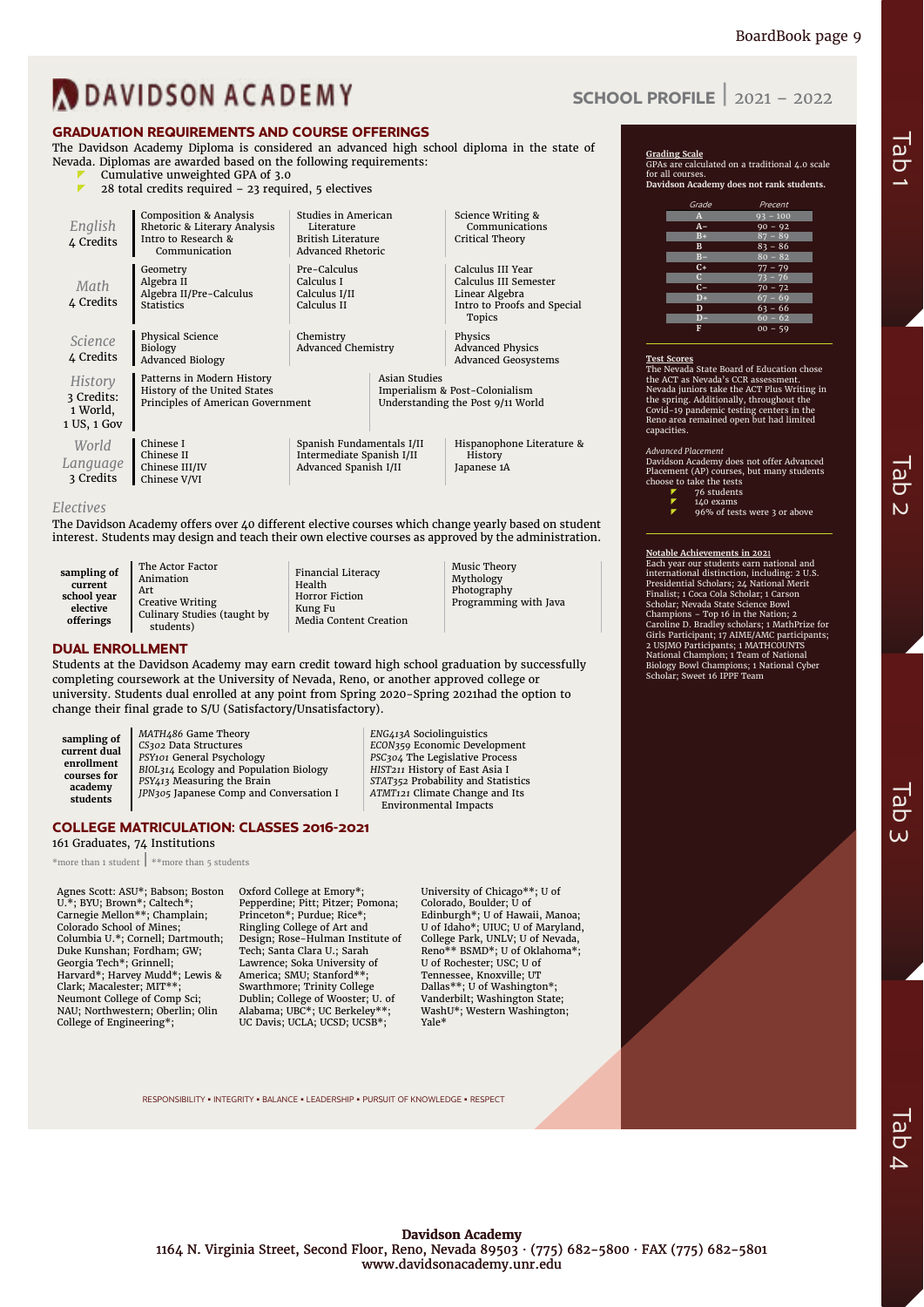# **Davidson Academy Online Director The Davidson Academy Governing Board Updates November 17, 2021**

# **Future of Schools Resilient District Grant**

<span id="page-9-0"></span>I am pleased to finally share with you that Davidson Academy Online was awarded a Resilient District Grant from Future of School. The award ceremony happened in the Reno Campus Tahoe Room on October 12, 2021. Three members of the Future of Schools team, including Chief Executive Officer and Education Evangelist Amy Valentine, were on hand to present us with the \$10,000 check. This grant recognizes the work the Online Campus team did to provide additional, sustainable supports for students and staff during the pandemic. The goal is for Davidson Academy Online to be a model for other schools to follow when it comes to supporting the whole student. This is award is a testament to the efforts of the entire Davidson Academy Online team and we are grateful for the recognition from Future of Schools. The event was covered by local news station KOLO and the communications team from UNR. Please see the Media Outreach report for links to the press coverage.

# **New Courses**

We will be offering eight new electives this spring: Advanced Latin: Prose, Linguistics, Bible as Literature, Gender in East Asia, 3D Modeling, Music in Film, Data Science, Intro to Aviation, and Literary Magazine. Most of these courses are developed by current Davidson Academy Online staff.

# **DAO Making a Difference**

Here are just a few of the emails that I have received from parents over the past few months. It's always amazing to the team to hear how DAO is making a real difference in the lives of students across the U.S. and Canada.

A. Parent 1

I wanted to let you know that from my parental perspective DAO is working out very well for Student! He's always been even-keeled but I've noticed that since school started he's been more upbeat and playful (as a kid should be!). I credit this improved frame of mind to finding a good fit at DAO. Even though he was in gifted programs here in the Local area, he was not able to find the good fit that he's found at DAO.

I am so appreciative of all the great work that you and the rest of the DAO team do! Please pass my appreciation and regards along to the rest of the team.

B. Parent 2

I don't know how Student could survive the rest of the school without DAO. He really loves the school, the level of education, the teachers, and most importantly, he found true friends in DAO with whom he can share his thoughts and values, and be himself.

This semester, Student is especially enjoying Speech and Debate class and club. A related fact about Student: two years ago, he was asked to describe his life position in 3 words during an interview. His answer was ... "let us talk" :).

C. Parent 3

I asked Student if he wished he went to another school perhaps with his friends here locally. (just to see what he would say) He unequivocally said, "Nope, Davidson is the only place I want to be!!!" I love it!!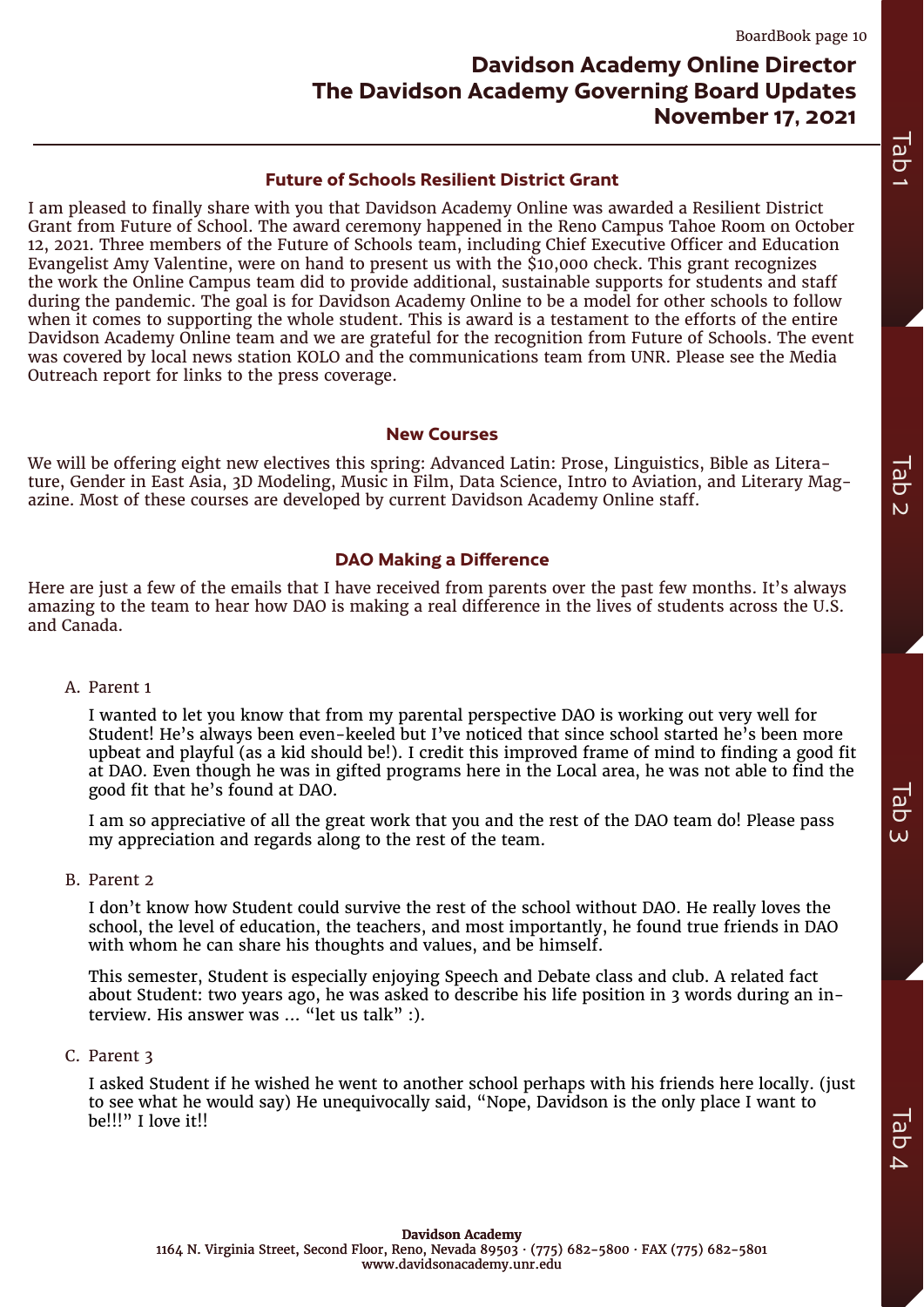# D. Parent 4

You are amazing. Honestly amazing. Thank you for being so supportive of our DAO debaters. Several teachers "teamsed" our competitors during the tournament words of encouragement. On a Saturday? WHO DOES THAT? DAO is one special place because of special people. Thanks for leading the way!

# **Speech and Debate**

On Saturday, October 23rd, two Varsity Public Forum teams from the Davidson Academy Online Debate Team competed in the Henry Clay "Speak of the Devil" Speech & Debate tournament. Nathan K. and Nir P. had a great showing, with both speakers earning a perfect score of 30/30 in the first round. Ida C. and Elle G. persevered through five rounds, earned perfect or near perfect scores in the preliminaries, and wound up winning the entire tournament in the Varsity Public Forum division. **Example 19** and variables and **Critical** Speech and Debate<br>
On Saturday, October 23rd, two Varsity Public Forum teams from the Davidson Academy Online Debate<br>
Team competed in the Henry Clay "speak of the Devil" speech &

The Online Campus Speech and Debate team is competing in nine tournaments this fall and has plans to compete in a similar number this spring. They set their sights on qualifying for the National Tournament in only their second year of existence.

# **UC Status**

For the fourth consecutive year, Davidson Academy Online campus courses are approved for A-G credit from the University of California system. This is an important piece for our California residents and adds<br>another laver of credibility and reputability to our online courses.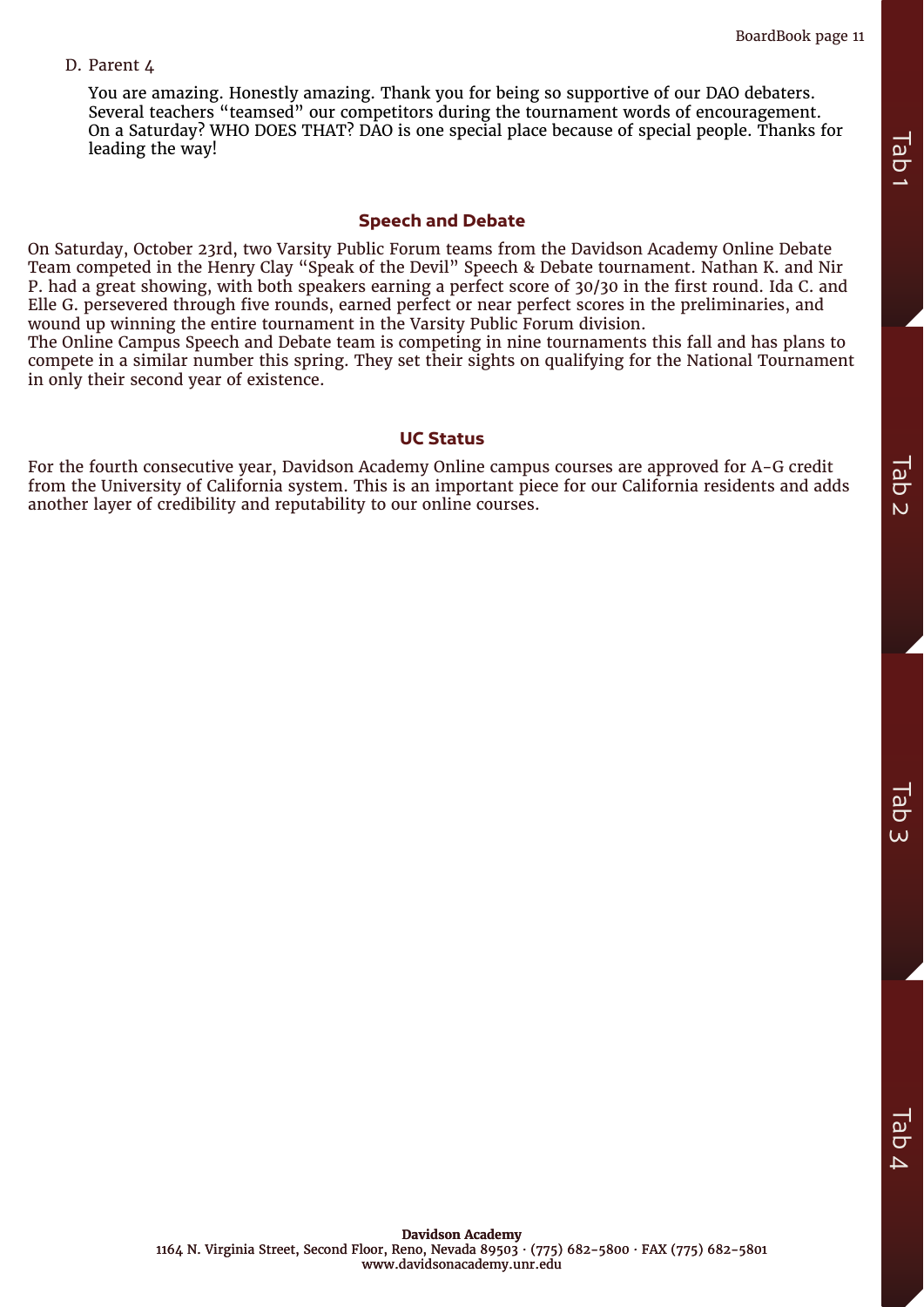Tab 2

# **Media Updates/ Notable Website Mentions**

<span id="page-11-0"></span>A. Semifinalist for the 2022 Coca-Cola Scholars Program

November 9, 2021 – Coca-Cola Scholars Foundation (Reno campus student Julianna Schneider named a semifinalist)

Link available soon

B. EXPLAINER: Why are schools revisiting gifted education?

October 28, 2021 – Associated Press/AP News (Article on changing gifted education policies across the U.S. The Davidson Institute is referenced and Online Campus director Stacy Hawthorne is quoted.)

[https://apnews.com/article/science-new-york-education-new-york-city-race-and-ethnici](https://apnews.com/article/science-new-york-education-new-york-city-race-and-ethnicity-0f3d92179ff20b45c4747d3c84a026a2)[ty-0f3d92179ff20b45c4747d3c84a026a2](https://apnews.com/article/science-new-york-education-new-york-city-race-and-ethnicity-0f3d92179ff20b45c4747d3c84a026a2)

- C. Davidson Academy's Online Campus (DAO) was awarded the Future of School Resilient Districts Prize. DAO was recognized in a ceremony and presented with the prize and a \$10,000 check from Future of School. DAO is being celebrated for supporting students' social/emotional health during the pandemic through creative, innovative strategies fostering connection.
	- 1. Davidson Academy Online Awarded the Future of School Resilient Districts Prize October 12, 2021– KOLO 8 News

<https://www.youtube.com/watch?v=mPxd7CZCD94>

2. Davidson Academy Online Campus awarded Resilient Districts Prize from Future of School October 15, 2021– Nevada Today

<https://www.unr.edu/nevada-today/news/2021/davidson-academy-award>

3. Press Release: Davidson Academy Online Awarded the Future of School Resilient Districts Prize

[https://www.davidsonacademy.unr.edu/davidson-academy-online-awarded-the-fu](https://www.davidsonacademy.unr.edu/davidson-academy-online-awarded-the-future-of-school-resilient-districts-prize/)[ture-of-school-resilient-districts-prize/](https://www.davidsonacademy.unr.edu/davidson-academy-online-awarded-the-future-of-school-resilient-districts-prize/)

D. Best Public High Schools in Every State

October 5, 2021 – 24/7 Wall Street (List the Davidson Academy as the top school in Nevada

<https://247wallst.com/special-report/2021/10/05/best-public-high-schools-in-every-state-3/7/>

E. Sagebrush to Sandstone: A Humanities Guide to Outdoor Nevada

October 2021 – Nevada Humainties (features Reno Campus instructor Michelle Wait, who is a contributing poet in "Sagebrush to Sandstone: A Humanities Guide to Outdoor Nevada")

<https://www.nevadahumanities.org/sagebrush-to-sandstone>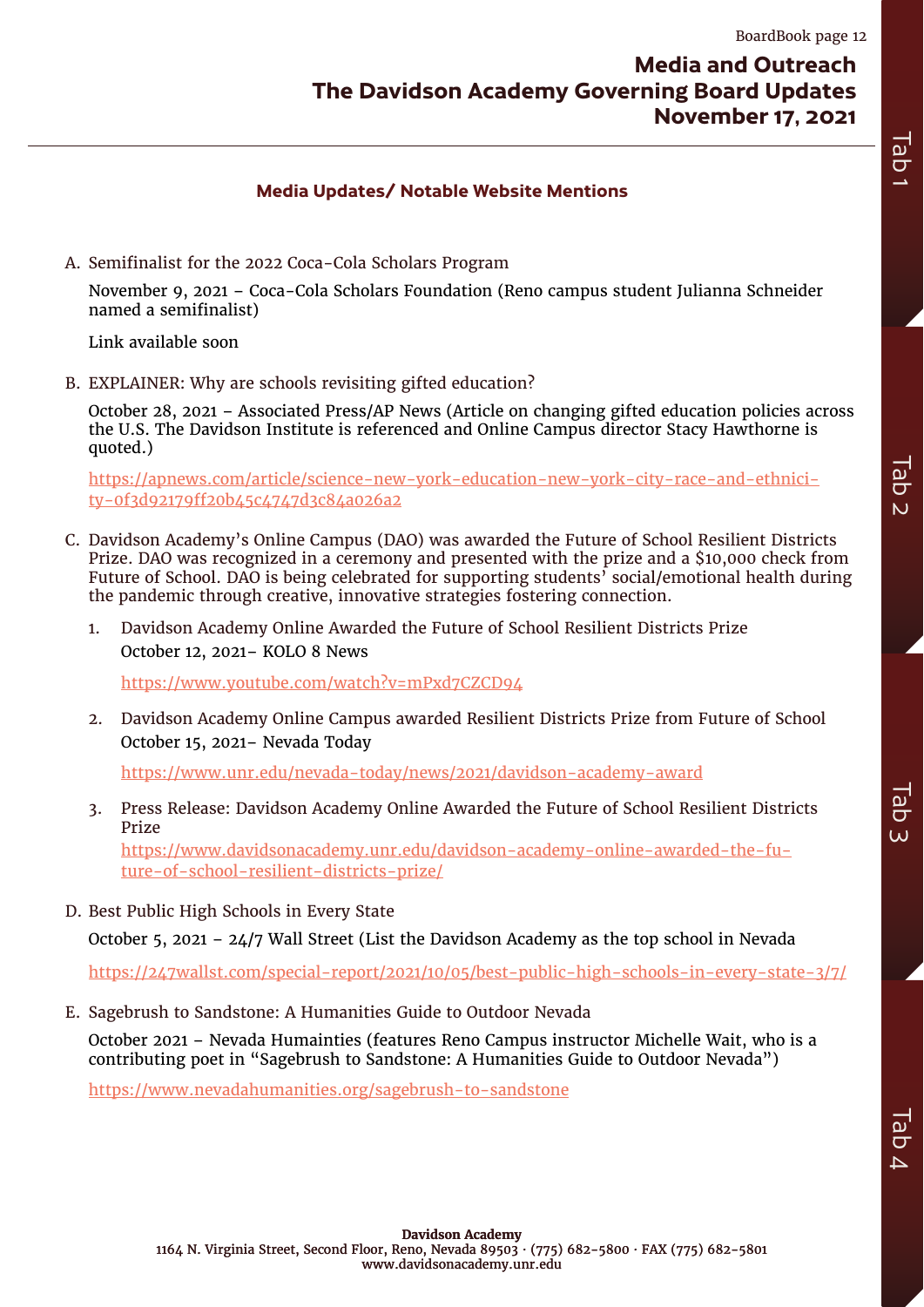F. Teaching the Profoundly Gifted at Davidson Academy in Reno-Tahoe

August 2021 - WorkLivePlayRenoTahoe (Feature on the place of the Davidson Academy Reno Campus in the Northern Nevada community. Reno Campus director Colleen Harsin is quoted.)

[https://workliveplayrenotahoe.com/teaching-the-profoundly-gifted-at-davidson-acade](https://workliveplayrenotahoe.com/teaching-the-profoundly-gifted-at-davidson-academy-in-reno-tahoe/)[my-in-reno-tahoe/](https://workliveplayrenotahoe.com/teaching-the-profoundly-gifted-at-davidson-academy-in-reno-tahoe/)

G. Reno academy tops list of nation's best public high schools

September 20, 2021 – KOLO 8 News (Feature on the Davidson Academy, including interviews with Reno campus director Colleen Harsin and online campus instructor James Bondarchuk. Also recognizes Davidson Academy's ranking as the top public school in the U.S. by Niche.com)

[https://www.kolotv.com/2021/09/21/reno-academy-tops-list-nations-best-public-high](https://www.kolotv.com/2021/09/21/reno-academy-tops-list-nations-best-public-high-schools/)[schools/](https://www.kolotv.com/2021/09/21/reno-academy-tops-list-nations-best-public-high-schools/)

# **Website Metrics**

# **(Oct 1, 2021 – Oct. 31, 2021)**

# **Key Takeaways**

- A. Total website pageviews to the site are up 59% year-over-year (YOY) due primarily to organic search and referrals.
- B. Traffic coming from search engines (organic search) is up 73% YOY.
- C. Other improvements over last month: Number of sessions per user up 3.4%; New Users up 30%.
- D. Visits to Newsletter page way up to 205 this month, was averaging about 50 the past few months.

Organic Sessions

8.018

+ 73.25

# Key Performance Indicators (Y/Y)



All Traffic Sessions

15.821

1 58.9%

# Organic Sessions by City

50

Start App Pageviews

|           | <b>City</b>    | Session | $\sim \Delta$ |
|-----------|----------------|---------|---------------|
| <b>1.</b> | Reno           | 759     | 40.0% +       |
| 2.        | (not set)      | 317     | 118.6% +      |
| ú.        | Las Vegas      | 263     | $01.4%$ t     |
| 4.        | New York       | 190     | 115.9% +      |
| 5.        | Los Angeles    | 174     | 102.3% 1      |
| ů.        | San Francisco  | 143     | $104.3\%$ 1   |
| 7.        | Sparks         | $-95$   | 79.2%1        |
| 8.        | Chicago        | $-93$   | 45.3% +       |
| 雇         | Houston -      | 87      | 148.6% 1      |
|           | 10. Sacramento | 86      | 152.9% +      |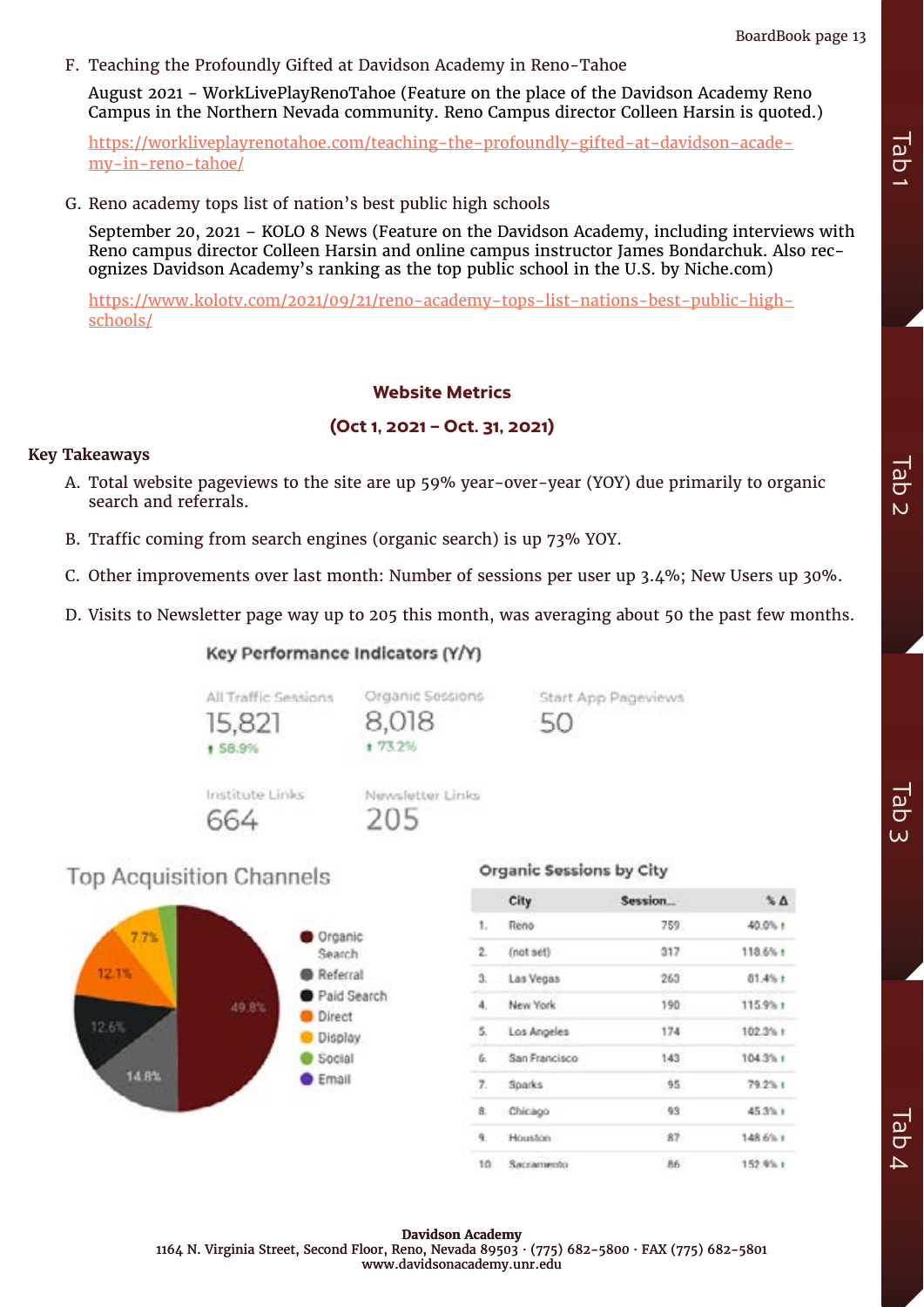- **A. Organic search:** search engines such as Google
- **B. Direct:** directly visiting our website
- **C. Referral:** Arriving on our website via a link from another website, such as NAGC or a news article
- **D. Social:** Social Media such as Facebook and Twitter

| <b>Keyword Rankings Gains</b>            |      |            |  |
|------------------------------------------|------|------------|--|
| Keyword                                  | Pos. | Prev. Pos. |  |
| highly gifted program                    | 6    | 26         |  |
| school for the highly gifted             |      | 16         |  |
| schools for gifted children              | 5    | 13         |  |
| school for gifted children               |      | 14         |  |
| school for highly gifted students        | 3    | - 8        |  |
| schools for geniuses                     | 20   | 24         |  |
| programs for gifted high school students | 12   | 15         |  |
| online gifted education                  | 2    | 3          |  |
| gifted and talented programs online      | 5    | 6          |  |

# **Ongoing Outreach**

# **Reno Campus Virtual Open Houses**

- A. Wednesday, November 3rd at 4:30PM (PT)
- B. Wednesday, December 8th at 5:30PM (PT)
- C. Wednesday, January 12th at 5:00PM (PT)

# **Online Campus Virtual Open Houses**

- A. Wednesday, November 17, 5pm PT (open to Davidson Young Scholars families only)
- B. Wednesday, December 15, 4PM PT
- C. Wednesday, January 5, 5pm PT
- D. Tuesday, January 25, 4pm PT

# **Online Campus In-Person Regional Events**

In the planning phases of upcoming regional recruiting events in the following locations:

- A. Virginia
- B. Florida
- C. Georgia
- D. Las Vegas
- E. Chicago
- F. New York City